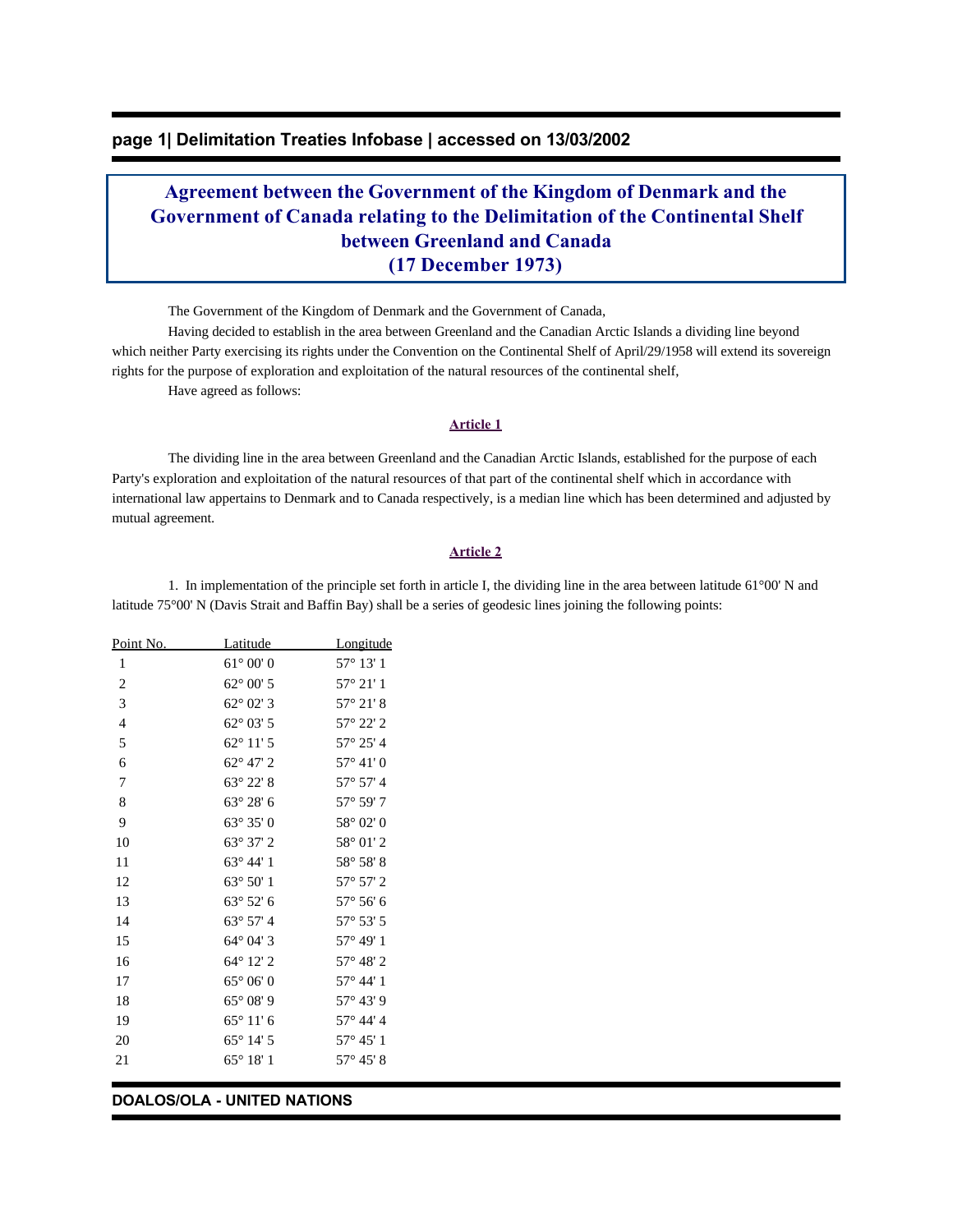## **DOALOS/OLA - UNITED NATIONS**

| 22 | $65^{\circ} 23' 3$ | 57° 44' 9          |
|----|--------------------|--------------------|
| 23 | 65° 34' 8          | 57° 42' 3          |
| 24 | 65° 37' 7          | $57^{\circ}$ 41' 9 |
| 25 | 65° 50' 9          | 57° 40' 7          |
| 26 | $65^{\circ} 51' 7$ | 57° 40' 6          |
| 27 | $65^{\circ} 57' 6$ | 57° 40' 1          |
| 28 | 66° 03' 5          | 57° 39' 6          |
| 29 | 66° 12' 9          | 57° 38' 2          |
| 30 | 66° 18' 8          | 57° 37' 8          |
| 31 | 66° 24' 6          | 57° 37' 8          |
| 32 | 66° 30' 3          | 57° 38' 3          |
| 33 | 66° 36' 1          | 57° 39' 2          |
| 34 | 66° 37' 9          | 57° 39' 6          |
| 35 | $66^{\circ} 41' 8$ | 57° 40' 6          |
| 36 | 66° 49' 5          | $57^{\circ} 43' 0$ |
| 37 | $67^{\circ} 21' 6$ | 57° 52' 7          |
| 38 | 67° 27' 3          | 57° 54' 9          |
| 39 | 67° 28' 3          | 57° 55' 3          |
| 40 | $67^{\circ} 29' 1$ | $57^{\circ} 56' 1$ |
| 41 | $67^{\circ} 30' 7$ | $57^{\circ} 57' 8$ |
| 42 | 67° 35' 3          | 58° 02' 2          |
| 43 | 67° 39' 7          | 58° 06' 2          |
| 44 | $67^{\circ}$ 44' 2 | 58° 09' 9          |
| 45 | 67° 56' 9          | 58° 19' 8          |
| 46 | 68° 01' 8          | 58° 23' 3          |
| 47 | 68° 04' 3          | 58° 25' 0          |
| 48 | 68° 06' 8          | 58° 26' 7          |
| 49 | 68° 07' 5          | 58° 27' 2          |
| 50 | 68° 16' 1          | 58° 34' 1          |
| 51 | 68° 21' 7          | 58° 39' 0          |
| 52 | 68° 25' 3          | 58° 42' 4          |
| 53 | 68° 32' 9          | 59° 01' 8          |
| 54 | 68° 34' 0          | 59° 04' 6          |
| 55 | 68° 37' 9          | 59° 14' 3          |
| 56 | 68° 38' 0          | 59° 14' 6          |
| 57 | 68° 56' 8          | $60^{\circ}$ 02' 4 |
| 58 | 69° 00' 8          | $60^{\circ}$ 09' 0 |
| 59 | $69^{\circ} 06' 8$ | $60^{\circ}$ 18' 5 |
| 60 | 69° 10' 3          | $60^{\circ}$ 23' 8 |
| 61 | 69° 12' 8          | 60° 27' 5          |
| 62 | 69° 29' 4          | $60^{\circ} 51' 6$ |
| 63 | 69° 49' 8          | 60° 58' 2          |
| 64 | $69^{\circ} 55' 3$ | $60^{\circ} 59' 6$ |
| 65 | 69° 55' 8          | $61^{\circ} 00' 0$ |
| 66 | $70^{\circ} 01' 6$ | $61^{\circ}$ 04' 2 |
| 67 | $70^{\circ}$ 07' 5 | $61^{\circ} 08' 1$ |
|    |                    |                    |

| page 2  Delimitation Treaties Infobase   accessed on 13/03/2002 |  |
|-----------------------------------------------------------------|--|
|-----------------------------------------------------------------|--|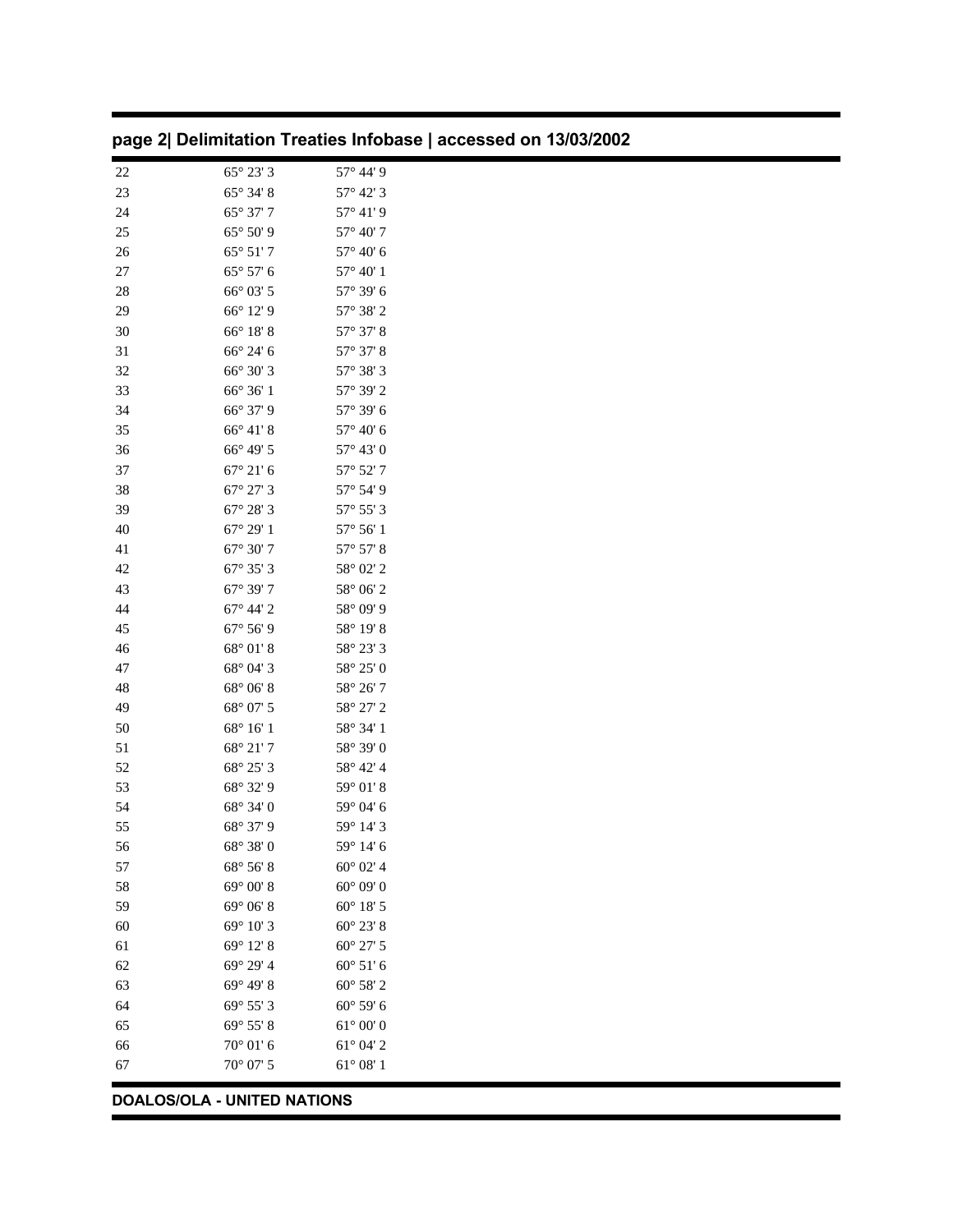| 68                          | $70^{\circ}$ 08' 8             | $61^{\circ}$ 08' 8             |  |  |
|-----------------------------|--------------------------------|--------------------------------|--|--|
| 69                          | 70° 13' 4                      | $61^{\circ}$ $10^{\prime}$ $6$ |  |  |
| $70\,$                      | 70° 33' 1                      | $61^{\circ}$ 17' 4             |  |  |
| 71                          | 70° 35' 6                      | $61^{\circ}$ 20' $6$           |  |  |
| $72\,$                      | 70° 48' 2                      | 61° 37' 9                      |  |  |
| 73                          | $70^{\circ}$ 51' 8             | $61^{\circ}$ 42' $7$           |  |  |
| 74                          | $71^{\circ}$ 12' 1             | $62^{\circ}$ 09' 1             |  |  |
| 75                          | $71^{\circ}$ 18' 9             | $62^{\circ}$ 17' 5             |  |  |
| 76                          | $71^{\circ} 25' 9$             | $62^{\circ}$ 25' 5             |  |  |
| $77 \,$                     | 71° 29' 4                      | 62° 29' 3                      |  |  |
| 78                          | $71^{\circ}$ $31^{\prime}$ $8$ | 62° 32' 0                      |  |  |
| 79                          | 71° 32' 9                      | 62° 33' 5                      |  |  |
| $80\,$                      | $71^{\circ}$ 44' 7             | 62° 49' 6                      |  |  |
| $81\,$                      | $71^{\circ}$ 47' 3             | 62° 53' 1                      |  |  |
| 82                          | $71^{\circ}$ 52' 9             | 63° 03' 9                      |  |  |
| 83                          | $72^{\circ}$ 01' 7             | 63° 21' 1                      |  |  |
| 84                          | 72° 06' 4                      | 63° 30' 9                      |  |  |
| 85                          | $72^{\circ}$ 11' 0             | 63° 41' 0                      |  |  |
| 86                          | 72° 24' 8                      | 64° 13' 2                      |  |  |
| $87\,$                      | 72° 30' 5                      | 64° 26' 1                      |  |  |
| $88\,$                      | 72° 36' 3                      | 64° 38' 8                      |  |  |
| 89                          | 72° 43' 7                      | 64° 54' 3                      |  |  |
| 90                          | 72° 45' 7                      | 64° 58' 4                      |  |  |
| 91                          | 72° 47' 7                      | $65^{\circ}$ 00' 9             |  |  |
| 92                          | $72^{\circ}$ 50' 8             | $65^{\circ}$ 07' $6$           |  |  |
| 93                          | $73^{\circ}$ 18' 5             | 66° 08' 3                      |  |  |
| 94                          | 73° 25' 9                      | 66° 25' 3                      |  |  |
| 95                          | $73^{\circ}$ $31'$ $1$         | $67^\circ$ 15' 1               |  |  |
| 96                          | $73^{\circ}$ 36' 5             | 68° 05' 5                      |  |  |
| 97                          | 73° 37' 9                      | 68° 12' 3                      |  |  |
| 98                          | $73^{\circ}$ 41' 7             | 68° 29' 4                      |  |  |
| 99                          | 73° 46' 1                      | 68° 48' 5                      |  |  |
| 100                         | 73° 46' 7                      | 68° 51' 1                      |  |  |
| 101                         | 73° 52' 3                      | 69° 11′ 3                      |  |  |
| 102                         | $73^{\circ}$ 57' 6             | 69° 31' 5                      |  |  |
| 103                         | 74° 02' 2                      | 69° 50' 3                      |  |  |
| 104                         | $74^{\circ}$ 02' 6             | 69° 52' 0                      |  |  |
| 105                         | $74^{\circ}$ 06' 1             | 70° 06' 6                      |  |  |
| 106                         | $74^{\circ}$ 07' 5             | 70° 12' 5                      |  |  |
| 107                         | $74^{\circ}$ 10' 0             | $70^{\circ}$ 23' 1             |  |  |
| 108                         | 74° 12' 5                      | 70° 33' 7                      |  |  |
| 109                         | 74° 24' 0                      | $71^{\circ} 25'$ 7             |  |  |
| 110                         | 74° 28' 6                      | $71^{\circ}$ 45' 8             |  |  |
| 111                         | 74° 44' 2                      | 72° 53' 0                      |  |  |
| 112                         | $74^{\circ}$ 50' 6             | 73° 02' 8                      |  |  |
| 113                         | $75^{\circ}$ 00' 0             | 73° 16' 3                      |  |  |
| DOALOS/OLA - UNITED NATIONS |                                |                                |  |  |

## **page 3| Delimitation Treaties Infobase | accessed on 13/03/2002**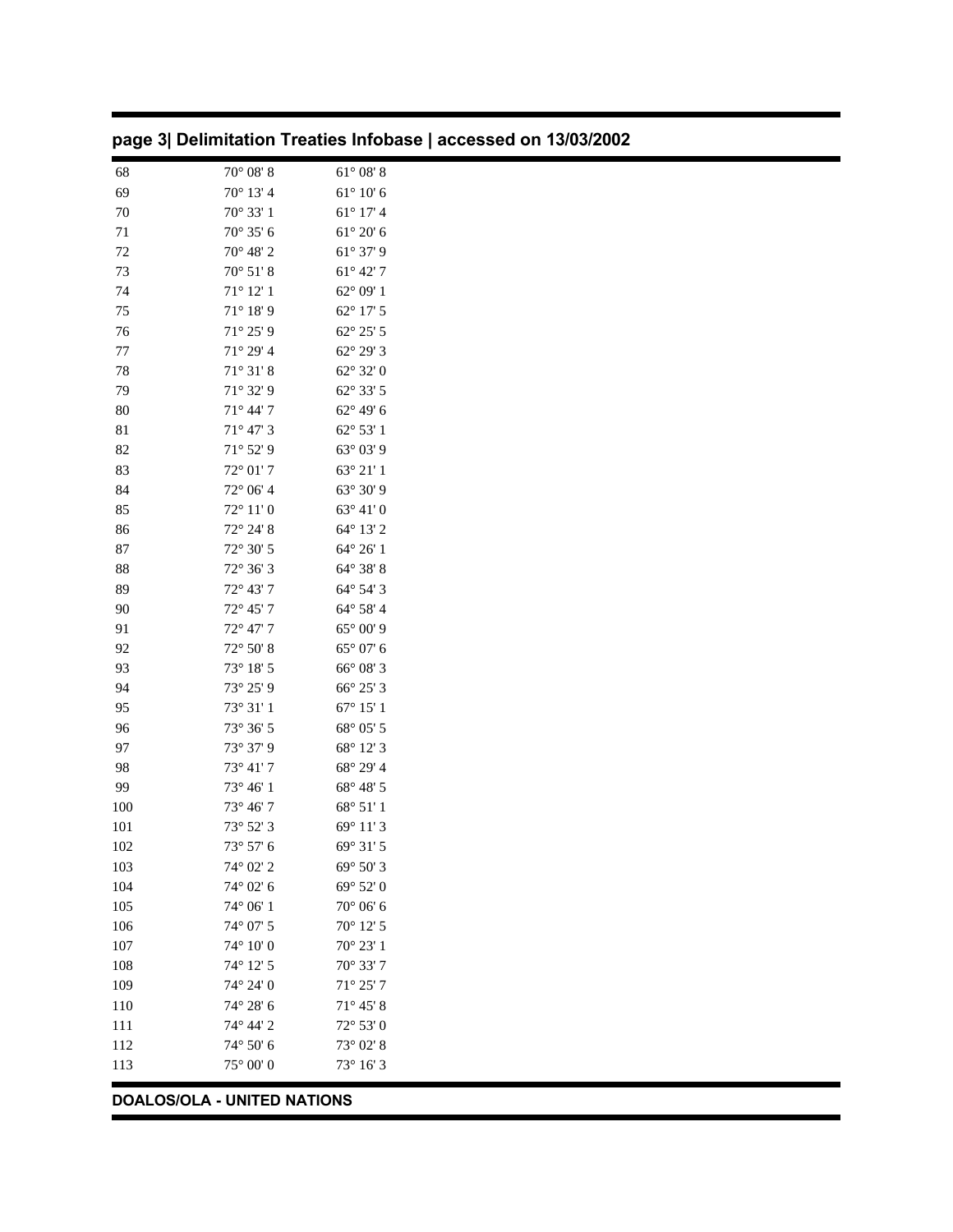## **page 4| Delimitation Treaties Infobase | accessed on 13/03/2002**

 The positions of the above-mentioned points have been computed from straight baselines along the coast of the Canadian Arctic Islands and of Greenland.

This part of the dividing line is illustrated on the chart attached to this Agreement as annex 1.

2. In "Nares Strait" the dividing line shall be two series of geodesic lines joining the following points:

| Point No. | <u>Latitude</u>    | <b>Longitude</b>   |
|-----------|--------------------|--------------------|
|           |                    |                    |
| Series A  |                    |                    |
| 114       | $76^{\circ}$ 41' 4 | $75^{\circ} 00' 0$ |
| 115       | $77^{\circ} 30' 0$ | $74^{\circ} 46' 0$ |
| 116       | $78^{\circ} 25' 0$ | $73^{\circ} 46' 0$ |
| 117       | $78^{\circ} 48' 5$ | $73^{\circ} 00' 0$ |
| 118       | 79° 39' 0          | $69^{\circ} 20' 0$ |
| 119       | $80^{\circ}$ 00' 0 | $69^{\circ} 00' 0$ |
| 120       | $80^{\circ} 25' 0$ | $68^{\circ} 20' 0$ |
| 121       | $80^{\circ} 45' 0$ | $67^{\circ}$ 07' 7 |
| 122       | $80^{\circ}$ 49' 2 | $66^{\circ} 29' 0$ |
| Series B  |                    |                    |
| 123       | $80^{\circ}$ 49' 8 | $66^{\circ} 26' 3$ |
| 124       | $80^{\circ} 50' 5$ | $66^{\circ} 16' 0$ |
| 125       | $81^{\circ} 18' 2$ | $64^{\circ} 11' 0$ |
| 126       | $81^{\circ} 52' 0$ | $62^{\circ} 10' 0$ |
| 127       | $82^{\circ} 13' 0$ | $60^{\circ} 00' 0$ |

 The positions of the above-mentioned points are defined by latitude and longitude on Canadian Hydrographic Service Charts 7071 of July 31, 1964 and 7072 of April 30, 1971.

This part of the dividing line has been drawn on the charts attached to this Agreement as annexes 2 and 3.

3. That portion of the dividing line joining point 113 to point 114 is a geodesic line.

 4. For the time being the Parties have not deemed it necessary to draw the dividing line further north than point No. 127 or further south than point No. 1. The dividing line is illustrated on the plan attached to this Agreement as annex 4.

#### **Article 3**

 In view of the inadequacies of existing hydrographic charts for certain areas and failing a precise determination of the low-water line in all sectors along the coast of Greenland and the eastern coasts of the Canadian Arctic Islands, neither Party shall issue licences for exploitation of mineral resources in areas bordering the dividing line without the prior agreement of the other Party as to exact determination of the geographic co-ordinates of points of that part of the dividing line bordering upon the areas in question.

### **Article 4**

 1. The Parties undertake to co-operate and to exchange all relevant data and measurements with a view to obtaining and improving the hydrographic and geodetic knowledge necessary for more precise charting and mapping of the region covered by

#### **DOALOS/OLA - UNITED NATIONS**